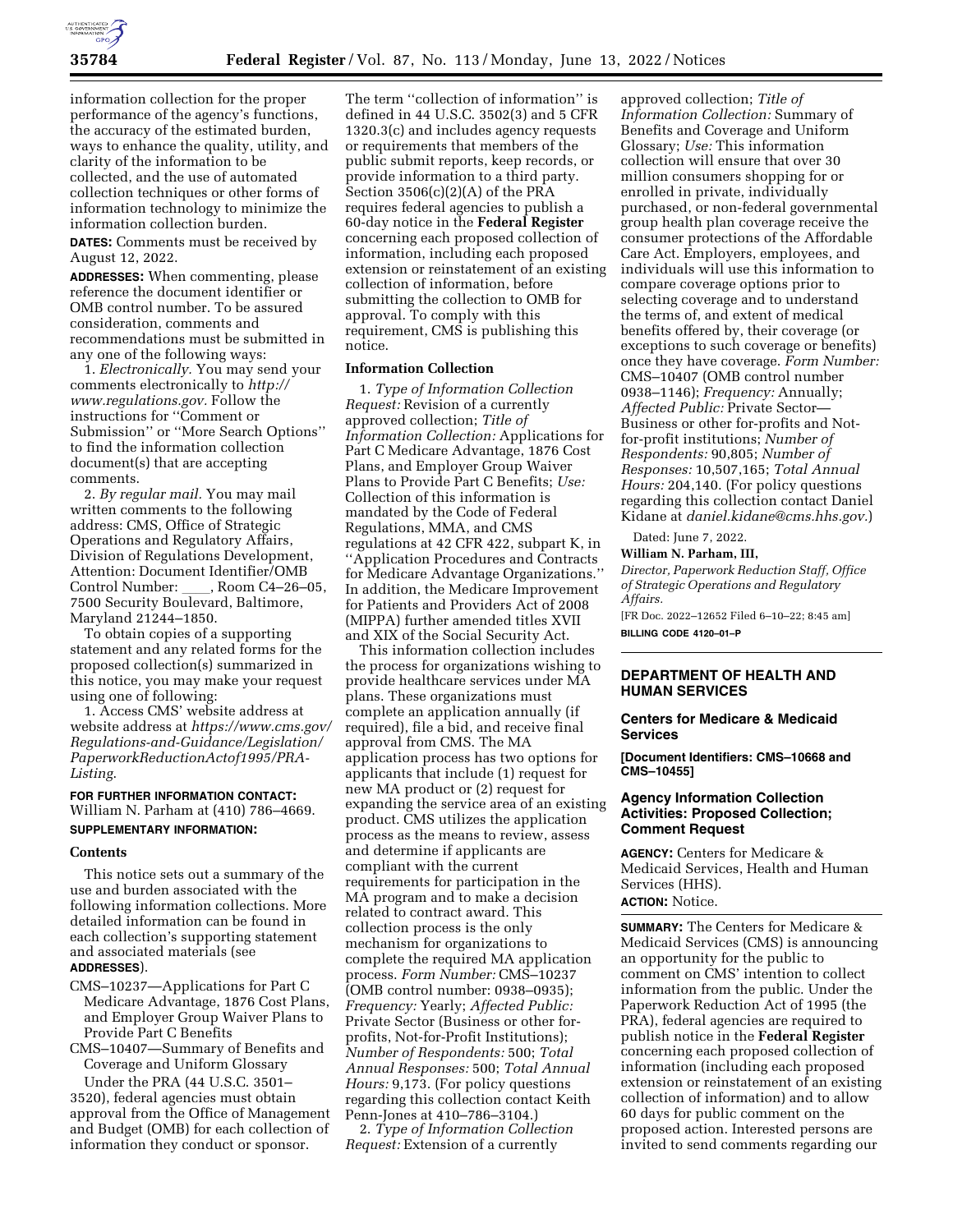burden estimates or any other aspect of this collection of information, including the necessity and utility of the proposed information collection for the proper performance of the agency's functions, the accuracy of the estimated burden, ways to enhance the quality, utility, and clarity of the information to be collected, and the use of automated collection techniques or other forms of information technology to minimize the information collection burden.

**DATES:** Comments must be received by August 12, 2022.

**ADDRESSES:** When commenting, please reference the document identifier or OMB control number. To be assured consideration, comments and recommendations must be submitted in any one of the following ways:

1. *Electronically.* You may send your comments electronically to *[http://](http://www.regulations.gov) [www.regulations.gov.](http://www.regulations.gov)* Follow the instructions for ''Comment or Submission'' or ''More Search Options'' to find the information collection document(s) that are accepting comments.

2. *By regular mail.* You may mail written comments to the following address: CMS, Office of Strategic Operations and Regulatory Affairs, Division of Regulations Development, Attention: Document Identifier/OMB Control Number: \_\_\_\_, Room C4–26–05, 7500 Security Boulevard, Baltimore, Maryland 21244–1850.

To obtain copies of a supporting statement and any related forms for the proposed collection(s) summarized in this notice, you may make your request using one of following:

1. Access CMS' website address at website address at *[https://www.cms.gov/](https://www.cms.gov/Regulations-and-Guidance/Legislation/PaperworkReductionActof1995/PRA-Listing)  [Regulations-and-Guidance/Legislation/](https://www.cms.gov/Regulations-and-Guidance/Legislation/PaperworkReductionActof1995/PRA-Listing)  [PaperworkReductionActof1995/PRA-](https://www.cms.gov/Regulations-and-Guidance/Legislation/PaperworkReductionActof1995/PRA-Listing)[Listing.](https://www.cms.gov/Regulations-and-Guidance/Legislation/PaperworkReductionActof1995/PRA-Listing)* 

## **FOR FURTHER INFORMATION CONTACT:**  William N. Parham at (410) 786–4669. **SUPPLEMENTARY INFORMATION:**

#### **Contents**

This notice sets out a summary of the use and burden associated with the following information collections. More detailed information can be found in each collection's supporting statement and associated materials (see

# **ADDRESSES**).

- CMS–10668 Applications for Part C Medicare Advantage, 1876 Cost Plans, and Employer Group Waiver Plans to Provide Part C Benefits
- CMS–10455 Report of a Hospital Death Associated with Restraint or Seclusion

Under the PRA (44 U.S.C. 3501– 3520), federal agencies must obtain

approval from the Office of Management and Budget (OMB) for each collection of information they conduct or sponsor. The term "collection of information" is defined in 44 U.S.C. 3502(3) and 5 CFR 1320.3(c) and includes agency requests or requirements that members of the public submit reports, keep records, or provide information to a third party. Section 3506(c)(2)(A) of the PRA requires federal agencies to publish a 60-day notice in the **Federal Register**  concerning each proposed collection of information, including each proposed extension or reinstatement of an existing collection of information, before submitting the collection to OMB for approval. To comply with this requirement, CMS is publishing this notice.

# **Information Collection**

1. *Type of Information Collection Request:* Revision of a currently approved collection; Quality Measures and Administrative Procedures for the Hospital-Acquired Condition Reduction Program; *Use:* The Centers for Medicare & Medicaid Services (CMS) is committed to promoting higher quality healthcare and improving outcomes for Medicare beneficiaries. The Hospital-Acquired Condition (HAC) Reduction Program is established by section 1886(p) of the Social Security Act, as added by Section 3008 of the Affordable Care Act (Pub. L. 111–148), and requires the Secretary to reduce payments to subsection (d) hospitals in the worstperforming quartile of all subsection (d) hospitals by 1 percent effective beginning on October 1, 2014 and subsequent years. For the FY 2025 program year we are proposing in the Fiscal Year (FY) 2023 Inpatient Prospective Payment System (IPPS)/ Long-Term Care Hospital (LTCH) PPS proposed rule to suppress all six measures in the HAC Reduction Program and not calculate measure scores or Total HAC Scores for any hospital such that no hospital will receive a payment reduction due to the significant impacts of the COVID–19 pandemic on the quality measures. We are not proposing any policies in the FY 2023 IPPS/LTCH PPS proposed rule which result in a change to our estimated burden. To administer its requirements, the HAC Reduction Program relies on data collection established through the Centers for Disease Control and Prevention's (CDC) OMB control number, 0920–0666, and validation processes established through the Hospital Inpatient Quality Reporting (IQR) Program's OMB control number, 0938–1022. However, in the FY 2019 IPPS/LTCH PPS final rule, the Hospital

IQR Program finalized the removal of the CDC National Healthcare Safety Network (NHSN) Healthcare-associated Infection (HAI) measures and NHSN HAI validation processes beginning on January 1, 2020. To continue validation of these measures, the HAC Reduction Program adopted validation templates similar to the ones previously used under the Hospital IQR Program. These templates continue the HAC Reduction Program's use and validation of NHSN HAI data.

The HAC Reduction Program identifies the worst-performing quartile of hospitals by calculating a Total HAC Score derived from the CMS Patient Safety and Adverse Events Composite (CMS PSI 90) and NHSN HAI measures, which require that we collect claimsbased and chart-abstracted measures data, respectively. The HAC Reduction Program validates NHSN HAI data reported by subsection (d) hospitals to ensure that hospitals report correct NHSH HAI measure data, and the Total HAC Score is calculated using accurate data. The HAC Reduction Program may penalize any hospitals that fail validation by assigning the maximum Winsorized z-score for the set of measures that fail validation, for use in the Total HAC Score calculation. The collection of information for validation is necessary to ensure that the HAC Reduction Program and Total HAC Score are administered fairly.

The HAC Reduction Program will continue to receive NHSN HAI data for hospitals from CDC. Because the burden associated with submitting data for the HAI measures (CDI, CAUTI, CLABSI, MRSA, and SSI) is captured under a separate OMB control number, 0920– 0666, we do not provide an independent estimate of the burden associated with collecting data for these measures for the HAC Reduction Program. We also do not provide an estimate of burden for the claims-based PSI 90 measure, because this measure is collected using Medicare FFS claims that hospitals are already submitting to the Medicare program for payment purposes. We also do not provide an estimate of burden for validation of data submitted for the PSI 90 measure, because Medicare claims are audited under the Medicare Fee for Service (FFS) Recovery Audit Program. *Form Number:* CMS–10668 (OMB control number: 0938–1352); *Frequency:*  Yearly; *Affected Public:* Private Sector (Business or other for-profit and Not-forprofit institutions) Federal Government, and State, Local or Tribal Governments; *Number of Respondents:* 400; *Total Annual Responses:* 400; *Total Annual Hours:* 28,800. (For policy questions